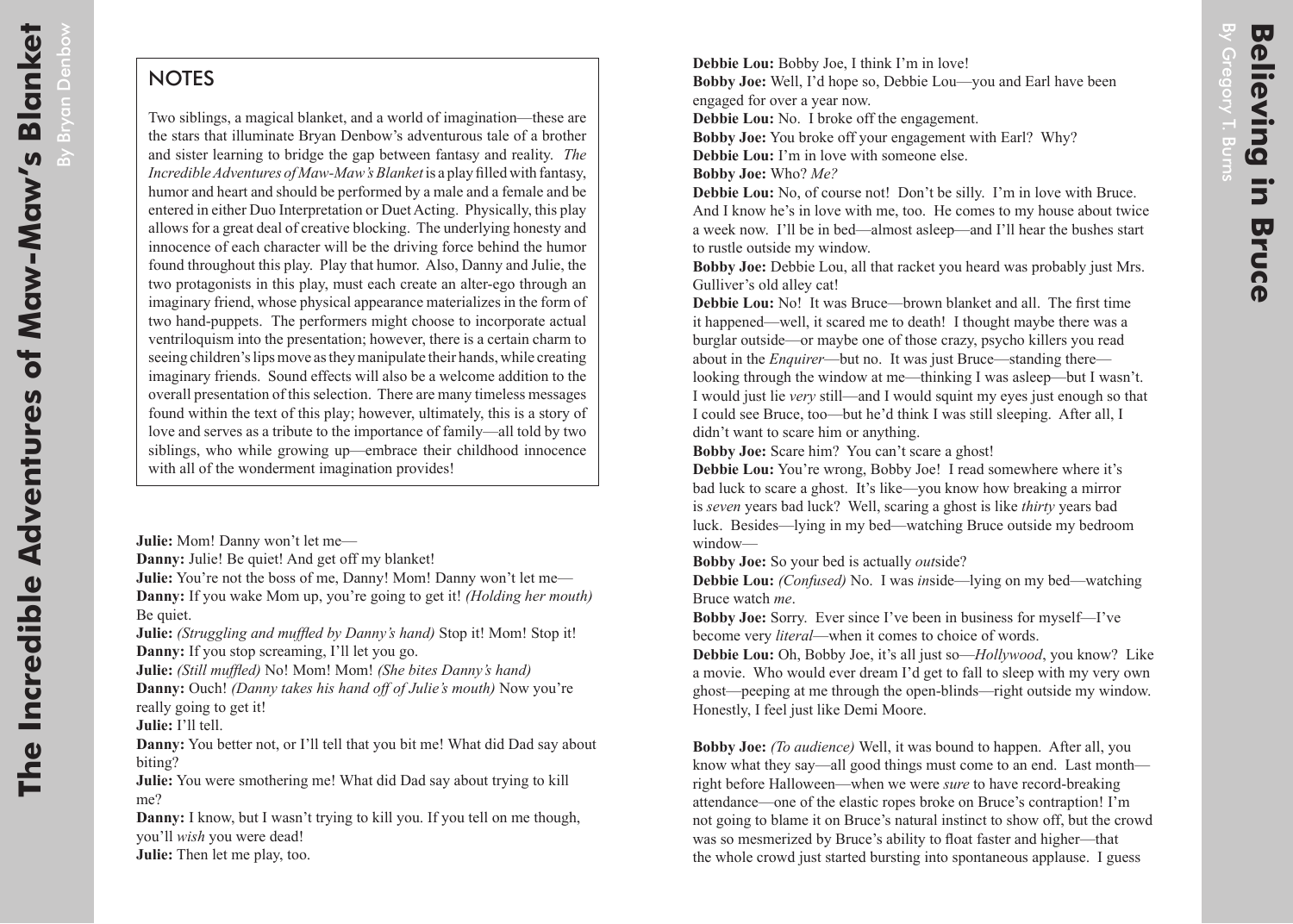By Bryan Denbow

**Bryan Denbow** 

**Danny:** No.

**Julie:** Mom!

**Danny:** Okay. Okay, but only this one time.

**Julie:** Okay.

**Danny:** One time! Then you have to go play with your own stuff.

**Julie:** It's just a stupid blanket. Maw-Maw made me one, too!

**Danny:** If it's so stupid, then don't play! Besides, your blanket is stupid! **Julie:** Maw-Maw made it just for me, just like yours.

**Danny:** She only made it for you because you're ugly, and she never liked you!

**Julie:** Nuh-uh!

**Danny:** She told me.

**Julie:** No she did not.

**Danny:** Yes she did.

**Julie:** When?

**Danny:** Before.

**Julie:** I'm telling.

**Danny:** That's all you ever say! If you want to play, then you have to stop saying that.

**Julie:** Fine. Why are you always so mean to me anyway?

**Danny:** You're my little sister. I'm supposed to be. It's like a rule or something.

**Julie:** Oh, yeah. I forgot.

**Danny:** The reason my blanket is so special is because Maw-Maw made it out of all her leftover yarn. That's why it's got so many mixed-up colors. **Julie:** Like Joseph's coat of many colors?

**Danny:** Something like that. And even though Maw-Maw made blankets for everyone, mine is special. It's special, because my blanket is made up of all of the leftovers from everyone else's blanket. Since mine is made out of all the extra stuff, I have a little bit of all the love she put into everyone's blankets all mixed up in mine.

**Julie:** I want one, too.

**Danny:** You can't. Too bad, so sad.

**Julie:** That's not fair.

**Danny:** I know. That's why I'm more special than you.

**Julie:** I'm tell—I mean "oh!" But Mom and Dad say I'm special, too. **Danny:** They just say that, so you won't feel bad.

**Julie:** *(Hurt)* They do, too, say I'm special. You can ask.

**Danny:** I'm just joking. Anyway, if you want to play, you have to know the rules. And the rules are easy—even for you. You just have to use your imagination and pretend.

**Julie:** I can do that easy.

**Danny:** I know you can. Just like the way you imagine Mom and Dad say that you're special. *(Julie's hurt)* I'm just joking. Anyway, I can use Maw